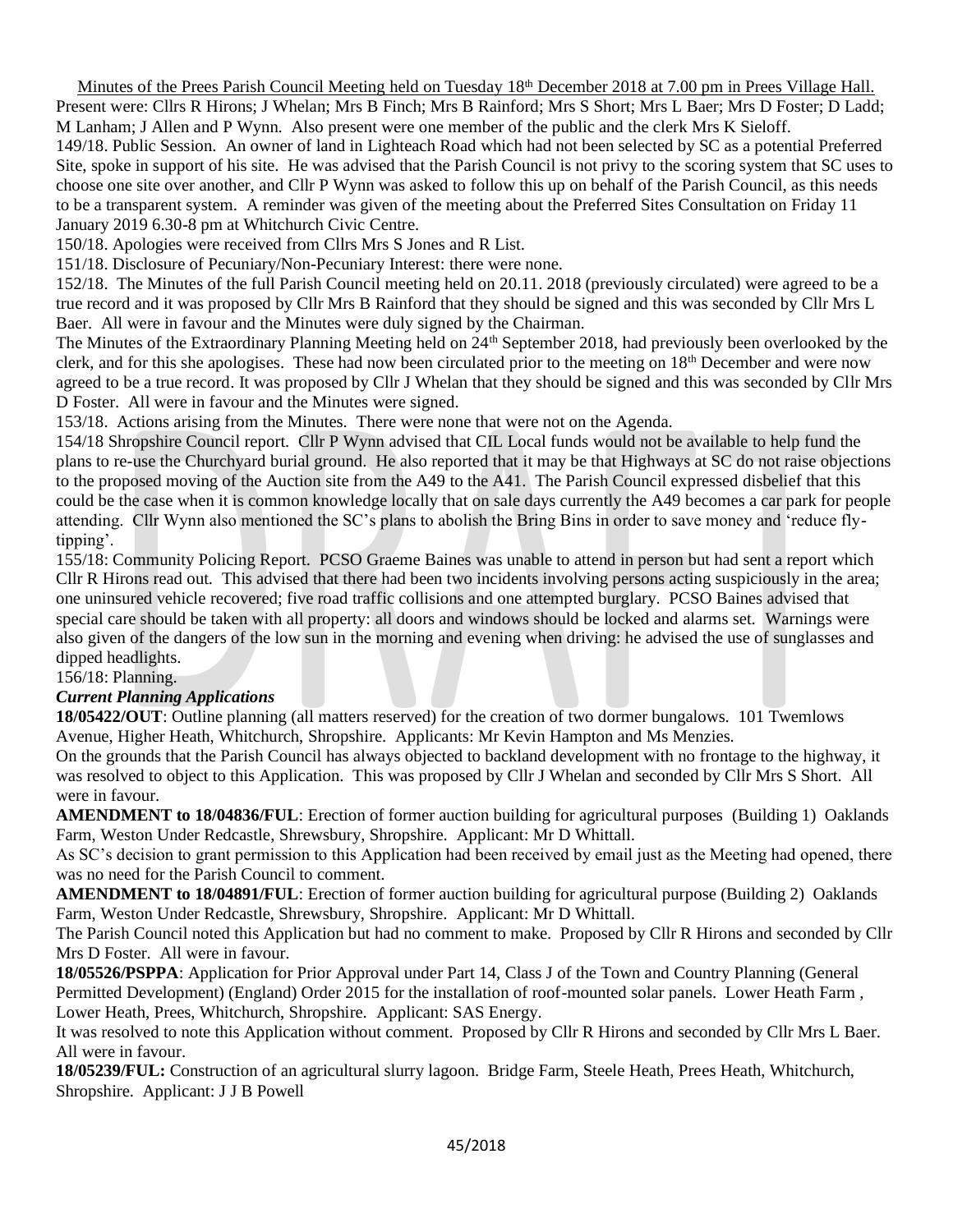It was resolved to support this Application as long as proper fencing was stipulated. This was proposed by Cllr Mrs D Foster and seconded by Cllr J Allen. All were in favour.

**18/01871/FUL: AMENDMENTS** to proposal for erection of two dwellings with associated access and visibility splays. Land opposite Moreton Farm, Moreton Street, Prees, Shropshire. Applicant: Fieldcrest Associates LLP. It was resolved to note the Amendments without further comment. Proposed by Cllr Mrs B Rainford and seconded by Cllr J Whelan. All were in favour.

# *Planning Decisions received from Shropshire Council*.

18/05482/OHL: Retrospective application for 2<sup>nd</sup> underground line. Heathgates Farm, Lower Heath, Prees, Shrewsbury, Shropshire. Decision: No Objection.

18/05113/FUL: Erection of single storey side extension; two storey rear extension and rendering.

The Hollies, Broadhay Lane, Lower Heath, Prees SY13 2BJ. Decision: Grant Permission.

• 18/04556/COU: Application under Section 73A of the Town and Country Planning Act 1990 for change of use of grassed area to domestic curtilage (retrospective.) Land East of Rose Cottage, Primrose Lane, Prees, Shropshire. Decision: Refuse.

## 157/18 Parish and Parish Council Matters

**Smartwater roll-out.** On 17.12.18 Cllr R Hirons and the clerk had met with representatives from Smartwater who will seek local police support for the Parish Council in distributing the kits. Sergeant Greenaway had promised support in delivering kits to more challenging locations early in the New Year. Clerk to ask Parish Councillors if they have a 2 hour slot available early in the New Year to help with this distribution. The issue of whether Parish Council officials should carry some form of identification was raised. To be discussed further at the next meeting. Clerk to research options. **Report from Town and Parish Council Forum** 29<sup>th</sup> November 2018 attended by Chair and clerk. Cllr R Hirons reported that this had been an interesting and informative meeting, where the Consultation on the Preferred Sites had been launched and was now running until the end of January. The Community Infrastructure Levy and the Environmental Maintenance Grant had also been discussed and those attending also heard about grants for enhancing Road Safety available from the PCC. (See next item, below.) Official minutes of the meeting have been promised and will be circulated to all as soon as they are available.

### **Police and Crime Commissioner Safer Roads Fund.**

Cllr R Hirons reported that a £30,000 fund is available to each local policing area from 1.11.18 to 31.3.20. The fund is primarily for use on road safety initiatives. It could perhaps fund the Vehicle Activated speed monitors the Parish Council has been considering. Clerk to research details.

**Consultation on Preferred Sites for development.** Consultation runs until the end of January 2019 and there will be a public meeting at Whitchurch Civic Centre on Friday 11 January 2019 6.30-8pm. The Parish Council was keen to know how the eventual selection of a preferred site is made. A couple of dozen sites were put forward: how was that list whittled down to one sole site? Surely this should be a transparent process? Concern was also expressed by the Parish Councillors concerning whether the two existing sites (Prees Hall and Shrewsbury Street) will ever actually deliver any homes. Is there not a need for at least one back-up site? Cllr P Wynn was asked to enquire of Edward West at SC and clerk to send an email.

**Possibility of local community-led housing development.** Carried forward to January Agenda.

# **Higher Heath Playground**

- Rabbit problem. Clerk reported that this is turning out to be a tricky problem to find an answer to. She has been advised of the inappropriateness of gassing burrows in a public place and shooting the rabbits is also not an option as there is no available 'back-stop' feature to make this safe. She awaits a quote from a company who would use ferrets and nets.
- Strimmer damage to wooden posts as mentioned in RoSPA report. Clerk to find cost of protective collars.
- Incorrectly-installed sit-up exercise equipment: clerk is following this up and hopes to have good news to report next time.

**Planned re-use of St Chad's church yard burial ground**. Prees Parochial Church Council has approached the Parish Council with a request for £1,000.00 towards the costs. Cllr P Wynn advised that this would not be considered for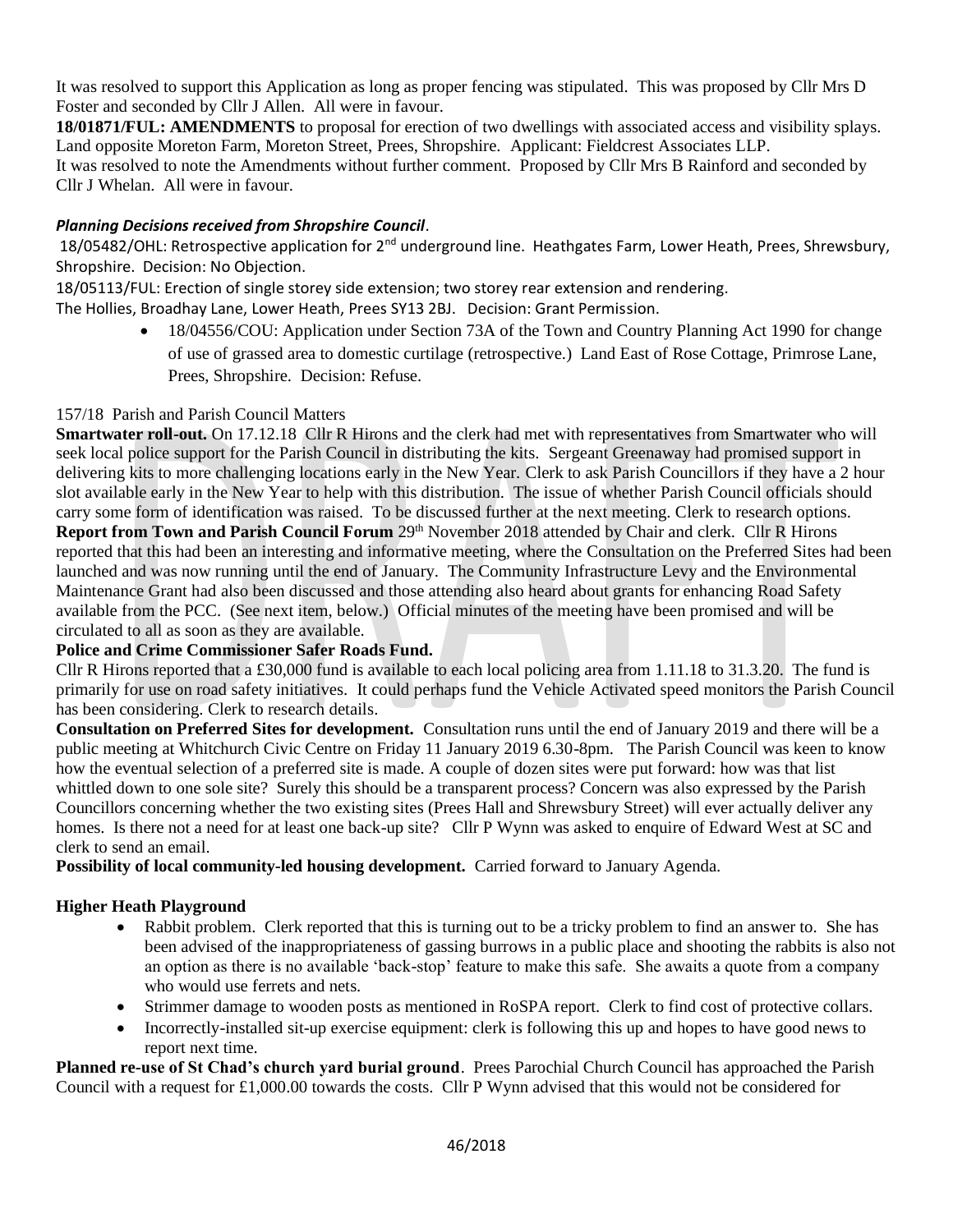funding from CIL Local. The Parish Council agreed to further consider the matter when setting the Budget for 2019-20. The Parish Council is happy to have the Notice of the intended works to be advertised on its noticeboard and website.

**Potentially hazardous trees on Parish Council land**. Cllr J Allen suggested that a register of all trees on Parish Council land that could prove hazardous because of their proximity to roads, buildings, etc, is required. On this would be recorded the dates when the trees are checked for safety, which a recent court ruling suggests should be every two years. Clerk to find out from our insurers who they would judge to be a competent person to carry out these inspections.

At this point mention was made of a beech tree that is overhanging and impinging on the highway in Whitchurch Road. Clerk to check and to ask Shropshire Council to cut it back. She was also asked to request John Walker of Garden Services to remove the dead cherry tree at Prees playground.

## **SALC North Shropshire Area Committee 19th November 2018.**

Cllr J Whelan had attended and reported back.

A presentation was made by David Perridge Operations Manager for Warwickshire and West Mercia Safer Roads Partnership on the policy of setting speed limits. Salient points were:

- Speed limits imposed have to match the environment and driver perception. It is inappropriate to set low speed limits on a wide open road with little or no built environment.
- Prosecution in West Mercia follows guidelines of speed limits exceeded by 10% + 2 mph (35/46/57/68 mph.)
- A camera van will only be used in locations expecting at least 200 vehicles an hour.
- Funding is available for Community speed watch schemes and applications from groups such as Parish Councils are welcomed.
- New type of speed guns are awaiting approval.
- Vehicle activated signs are effective in controlling speed.
- Average speed cameras are unlikely to meet funding criteria in Shropshire.

Professor Mark Barrow spoke about Place Plans and advised that new funding was in place to appoint six Place Plan Members before Christmas 2018. He also told of Shropshire Council forming a not-for-profit housing development company to build community needs property that commercial developers are reluctant to build. There are also plans to tackle empty buildings and bring them back into use, especially buildings currently forming eye-sores at the entrance to a village or in other key locations.

Edward West gave an update on the Public Consultation for the Preferred Sites in the revised Local Plan. An additional matter under discussion was the provision of disabled access to the Southbound Platform at Whitchurch Railway Station in consultation with Trains for Wales, the new franchise holder.

**The Square, Prees.** The clerk reported a telephoned response received from Shropshire Council's Frank Whitley regarding consideration of the use of Section 215 enforcement legislation at the Square in the centre of Prees. Mr Whitley came out and assessed the site himself and while he understands the frustrations caused by this long-standing and on-going stale-mate situation he regrets that it is not an appropriate site for the invocation of Section 215 legislation. This is because the unsightly parts of the site are not overlooked by residents so it cannot be claimed that amenity is affected, and it is this that is the criteria.

The Parish Councillors were very disappointed with this response and asked the clerk to request Mr Whitley to document his response more fully in a letter.

Regarding the matter of the damaged and potentially dangerous basement cover on pavement at The Square, the clerk reported that she had heard from Highways that they were sending a technician to investigate.

**Wrafton Terrace: annual pruning required.** The clerk was authorized to ask John Walker to undertake this work ensuring that all the sycamore seedlings were removed. Proposed by Cllr J Allen and seconded by Cllr Mrs S Short. All were in favour.

#### 158/18 Accounting matters **Accounts for Payment December 2018**

| Mrs K Sieloff clerks salary December 2018                 |                               | 421.69  |
|-----------------------------------------------------------|-------------------------------|---------|
| <b>HMRC PAYE</b>                                          |                               | 3.80    |
| Clerks expenses (detailed below)                          |                               | 34.17   |
| <b>Gardening Services</b>                                 | Grass-cutting Prees 1500.00   |         |
|                                                           | Grass-cutting H Heath 1050.00 | 2550.00 |
| Fauls Church Hall hire $3.11.18: 3 \times$ hours $@E7.50$ |                               | 22.50   |